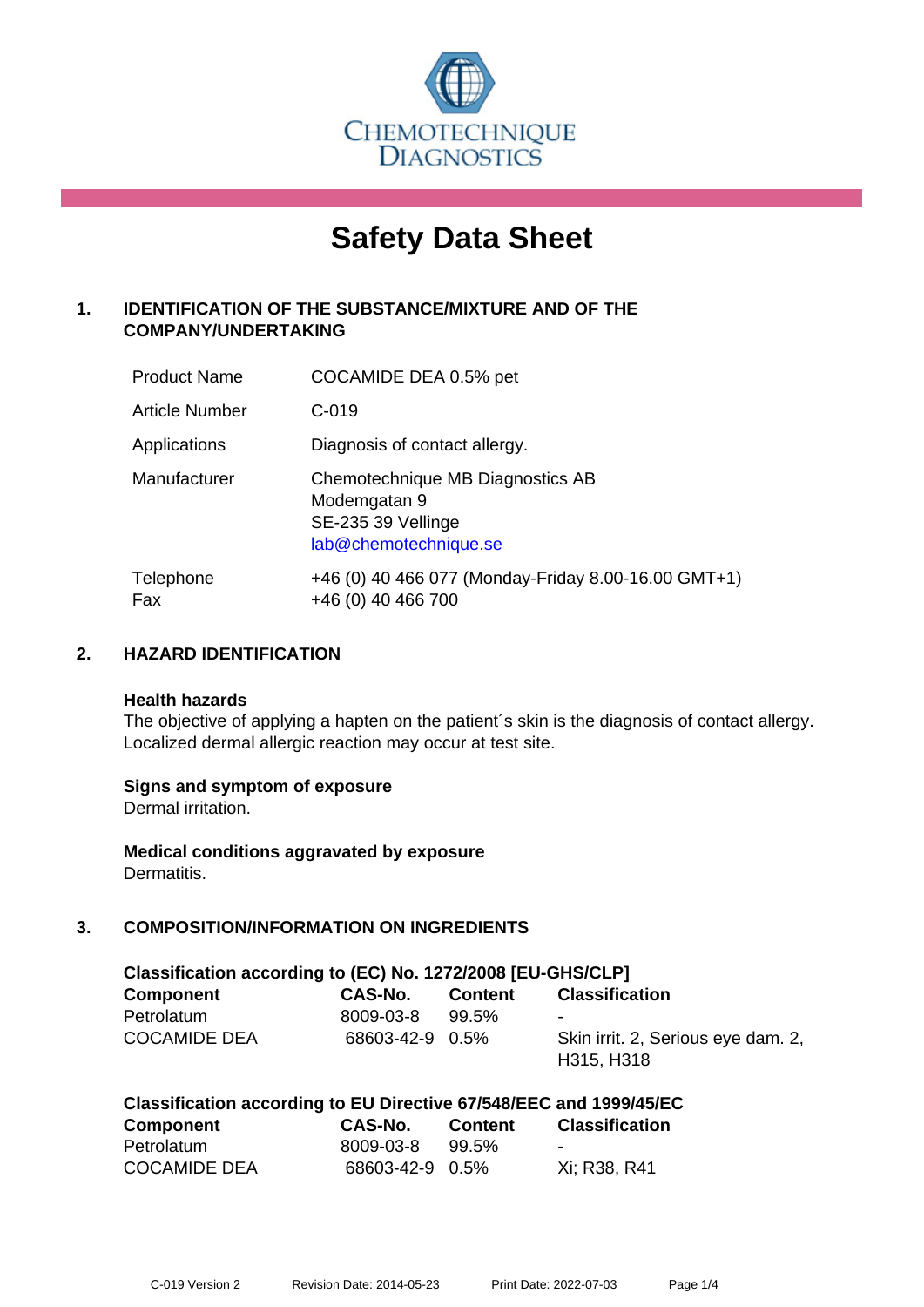## **4. FIRST AID MEASURES**

## **Emergency and first aid procedures**

Obtain medical attention.

# **5. FIRE-FIGHTING MEASURES\***

#### **Suitable extinguish media**

CO2, powder or water spray. Fight larger fires with water spray or alcohol resistant foam.

# **For safety reasons unsuitable extinguishing agents**

Water with full jet.

## **Special protective equipment for fire-fighters**

Wear self-contained respiratory protective device. Wear fully protective suit.

\*Data is shown for petrolatum only

## **6. ACCIDENTAL RELEASES MEASURES**

**Steps to be taken if material is released or spilled** Contain and place in a closed container.

## **7. HANDLING AND STORAGE**

**Precautions to be taken in handling and storage** Store dark at 5-8°C. Avoid extended exposure to light. FOR EXTERNAL USE ONLY.

# **8. EXPOSURE CONTROLS/PERSONAL PROTECTION**

**Respiratory protection** Not required.

**Ventilation** Local exhaust.

**Protective gloves** Disposal gloves.

#### **Eye protection** Not required with normal use.

## **Work/Hygienic practices**

Wash hands after each use.

## **9. PHYSICAL AND CHEMICAL PROPERTIES**

Odour **Odourless** 

Appearance Ivory White Semi Solid

Melting point\* 50-55° C Flash point\*  $>100^{\circ}$ C

Boiling point\* No data available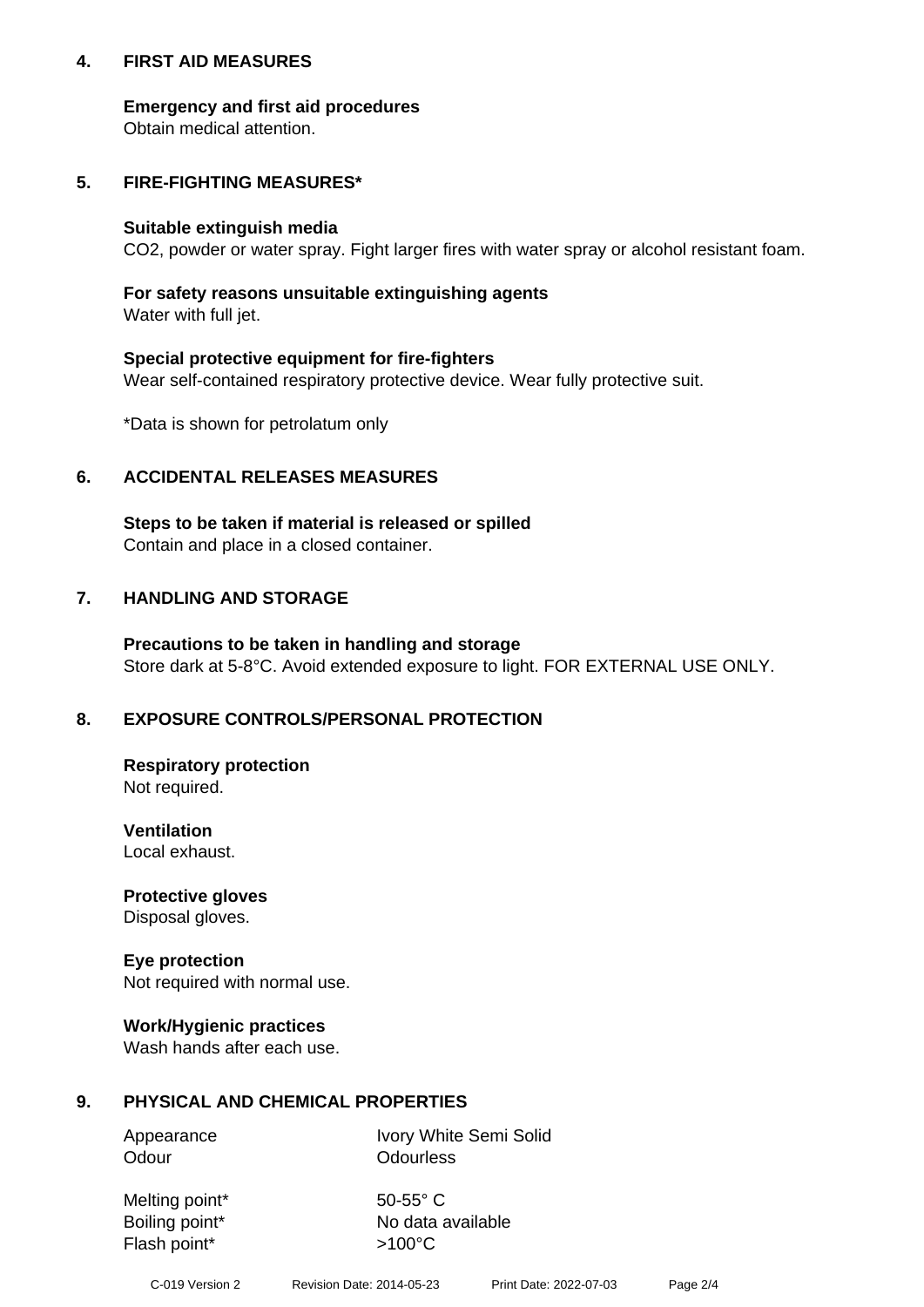Density\* No data available. Solubility in/Miscibility with Water\*

Self ignition\* Product does not self ignite. Danger of explosion\* Product does not present an explosion hazard. Insoluble

\*Data is shown for petrolatum only

# **10. STABILITY AND REACTIVITY**

#### **Incompability**

May react with strong oxidizing agents.

#### **Stability**

Stable at recommended storage conditions.

## **Hazardous byproducts**

Combustion may generate CO, CO2 and other oxides.

**Hazardous polymerization**

Will not occur.

## **11. TOXICOLOGICAL INFORMATION**

No data available.

## **12. ECOLOGICAL INFORMATION**

No data available.

## **13. DISPOSAL CONSIDERATIONS**

#### **Waste disposal method**

Comply with federal, state/provincial and local regulation.

#### **14. TRANSPORT INFORMATION**

Not dangerous goods.

## **15. REGULATORY INFORMATION**

The classification is according to the latest editions of the EU lists, and extended by company and literature data.

## **16. OTHER INFORMATION**

#### **Text of H-statements and R-phrases mentioned in Section 3**

| Skin irrit. 2      | Skin irritation (Category 2)    |
|--------------------|---------------------------------|
| Serious eye dam. 2 | Serious eye damage (Category 2) |
| H <sub>315</sub>   | Causes skin irritation          |
| H <sub>318</sub>   | Causes serious eye damage       |